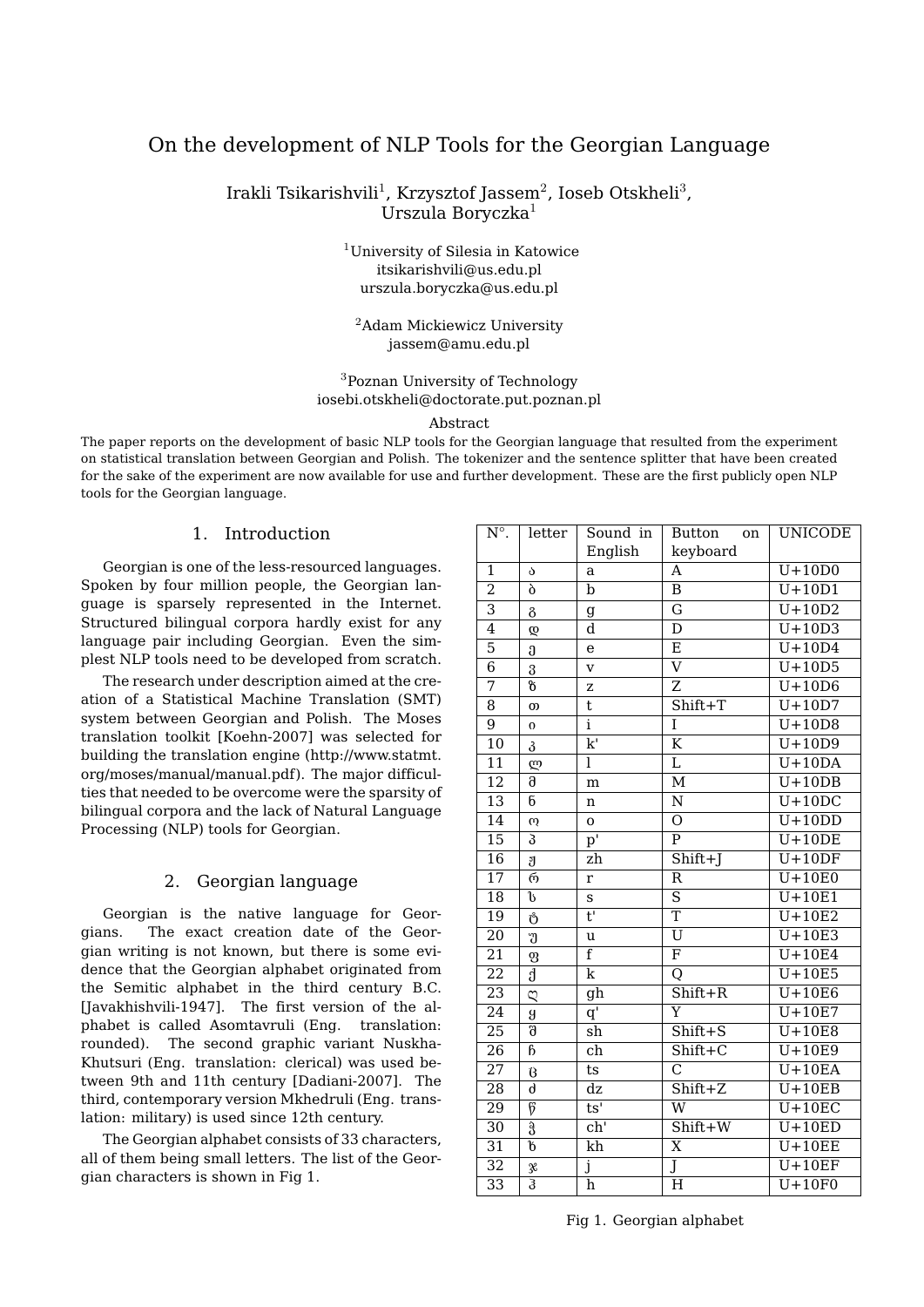The Georgian alphabet is listed in the UNESCO Intangible Cultural Heritage Lists. The direction of the Georgian writing is left-to-right.

According to the general morphological typology, Georgian (like other Caucasian laguages) is the agglutinative language [Melikishvili-2010]. The boundaries between lexical and morphological units are strictly defined. Any Georgian word may be easily segmented into explicit morphemes.

# 3. Existing resources and related work

A small Georgian-Polish parallel corpus turned out to be available from the Opus project [Tiedemann-2012]. The Opus web-page (http://opus.lingfil.uu.se/) gives access to the large database of parallel corpora, for hundreds of language pairs. The Georgian language is present in the project, although it is connected with just a few languages. The Georgian-Polish Opus corpus theoretically consists of 20 000 units. However, a significant part of the Polish side is actually represented by English texts. After cleaning the corpus contains 8000 units.

It is worth noting that a project on the creation of an English-Georgian corpus is currently run at Ivane Javakhishvili University under the supervision of Tinatin Margalitadze [Margalitadze-2015]. The domain of the corpus is science. All texts are translated by human specialists and manually inserted into the corpus.

In 2013, The Software for Composition of Some Georgian language words has been created in Sokhumi State University [Antidze-2013]. The tool uses the database of roots of Georgian words and morphological categories in order to derive base wordforms from inflected wordforms.

Because of its aglunative nature, the Georgian language is not easy for the computerized analysis. The first step on the way to creation robust NLP tools is to gather and annotate a large corpus of various types of texts. Such an initiative has been taken by Sofia Daraselia at the University of Leeds [Daraselia-2014]. Currently, the KaWaC corpus contains up to 150 million annotated words and word-phrases. We are of the opinion that using this resource in future research may improve the quality of tools reported here.

Compared to Georgian, the Polish language is rich in NLP tools and resources. An up-to-date list of processing tools for the Polish language may be found at http://clip.ipipan.waw.pl/LRT. There exist NLP web-service platforms for the processing of the Polish language (Multiservice [Ogrodniczuk-2012], clarin-pl [Piasecki-2014], PSI-Toolkit [Gralinski-2013]). PSI-Toolkit is a collection of NLP tools that work on the same data structure and may be called in one processing pipeline. This was one of the reasons for choosing the toolkit for our experiment.

# 4. Need of NLP tools for SMT

Our experiment consisted in the creation of an SMT system for less-resourced languages by means of the tools that have been widely used for popular language pairs. We trained the engine by means of the MOSES toolkit. The required data format for MOSES is a bilingual corpus that have been tokenized, segmented and aligned. Based on the statistical analysis of the corpus, the MOSES software builds the phrase translation table in the first stage (training). In the second stage (decoding) the system returns the most likely translation of each input sentence, according to the translation table.

In order to build the Georgian-Polish translation engine, it proved necessary to use pre-processing tools such as tokenizer and sentence-splitter for the two languages. No such tools existed for the Georgian language before the start of the project. Due to the fact that hardly any parallel corpora were available in the web, it was necessary to obtain bilingual data from various sources. For the sentencealignment task we used the hunalign[Varga-2005] aligner. Although the tool does not require any lexicon, the presence of a prepared dictionary significantly increases the quality of alignment.

## 4.1. Segmentation and tokenization

Sentence is a word or a group of words expressing a complete thought. Segmentation is an automated process that divides text into sentences. The program that handles this task is called sentencesplitter or segmenter.

Similar to Indo-European languages, in the Georgian language the end of a sentence is designated by punctuation marks (.), (?), (!) or their combinations. Real-life texts pose various challenges to the task of sentence-splitting. These are the most common positions in the text that cause the tokenization problems:

- abbreviation ending with a dot
- small letter after a dot
- personal name after a dot
- ellipsis
- quotes
- urls
- non-standard sentence endings (e.g. parentheses)

[Milkowski-2011] addresses the problem of sentence-splitting of Polish texts.

Tokenization is an automated process of breaking a text into tokens, i.e. meaningful elements such as words or symbols. Similar to the Indo-European languages, in the Georgian language the tokens are divided from each other by spaces. The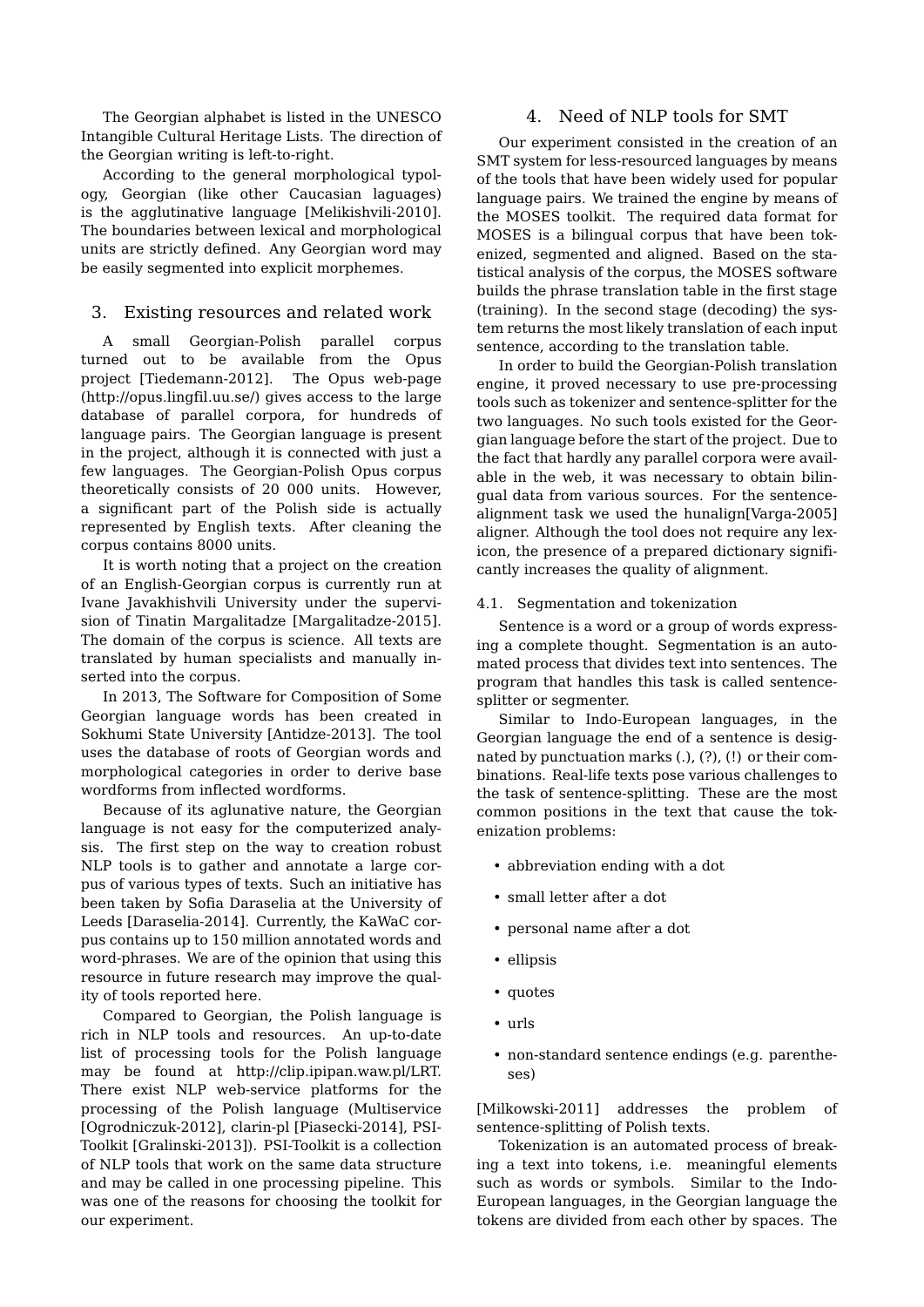challenges to overcome in the tokenization task are usually language-specific. For the English language the challenges may concern for example:

- apostrophes
- hyphenation
- unusual tokens
- multiword expressions

The tokenization issues for the Polish language have been discussed in [Radziszewski-2011].

## 5. Tools developed

#### 5.1. Alignment

We used hunalign as a tool for text alignment. The tool assigns the quality scores for aligned texts. This assessment scale ranges from 0 (lowest) to 10 (highest). According to our observations the bilingual texts may be considered to be useful for statistical translation if their assessment exceeds 1.5. We have automated the aligning process with the script, which runs as follows:

- Reads a bilingual text from text file;
- Implements tokenization and segmentation for the two languages respectively;
- Aligns the text with Hunalign;
- Inserts the text into the corpus if its Hunalign assessment exceeds 1.5;

For the improvement of the alignment quality, hunalign may be supplemented by a bilingual lexicon. No such a resource existed for the Georgian-Polish pair at the beginning of the project. We decided to create a Georgian-Polish lexicon by compiling the existing English-Georgian and the English-Polish dictionaries. We automatically matched entries that shared the English equivalent. As a result we obtained the Georgian-Polish lexicon containing up to 45 000 words. Although the reliability of the resource is not sufficient for human translation, it proves helpful for NLP tasks. Table Fig 2. compares the quality of hunalign alignment with and without the use of the lexicon.

| Number of | Without<br>the | With<br>dictio- |
|-----------|----------------|-----------------|
| sentences | dictionary     | nary (hunalign  |
|           | (hunalign      | assessment      |
|           | assessment     | mark)           |
|           | mark)          |                 |
| 19679     | 2.311          | 3.028           |
| 15434     | 2,456          | 3.981           |
| 12654     | 2.123          | 3.414           |
| 8495      | 2.735          | 3.945           |
| 6567      | 3.675          | 4.836           |
| 5479      | 1.564          | 3.176           |
| 5225      | 1,341          | 2,964           |
| 1456      | 0.876          | 2,167           |
| 1234      | 0,354          | 1,456           |
| 1199      | 0,292          | 1.765           |
| average   | 1.772          | 3.218           |
|           |                |                 |

### Fig 2. Quality of hunalign with and without the lexicon.

The comparison shows that the compiled lexicon significantly improves the hunalign quality. The quality of hunalign's work depends mainly on the length of the text. Aligning is less effective for texts below 1500 sentences. The results show that without the lexicon, the quality of alignment does not reach the threshold (1.5) for use in parallel corpora. The lexicon is available at:

(https://www.dropbox.com/s/j7ss723cj207es5/dict. ka-pl.dic.zip?dl=0).

#### 5.2. Georgian segmenter

Assuming that orthography rules of the the Georgian language resemble those of the Indo-European languages, our first attempt consisted in adapting an existing segmenter (for Polish) to the Georgian language. For this purpose, we manually created a list of Georgian abbreviations. (Such a database did not exist at the beginning of Project). The current volume of the list is 250 items. Fig 3. shows the beginning of the list.

| Georgian          | English    |  |
|-------------------|------------|--|
| კმ/წმ.            | Km/s       |  |
| კმ/სთ.            | Km/h       |  |
| ძვ. წ. აღ         | <b>BCE</b> |  |
| $0\overline{6}$ . | English    |  |
| $0.\emptyset.$    | called     |  |
| ტ.                | tonne      |  |
| მლნ.              | mln        |  |
| კგ.               | kg         |  |
| მაგ.              | e.g.       |  |
| ა.შ.              | et.c.      |  |

Fig 3. Example of Georgian abbreviations

We tried to apply the existing PSI-Toolkit Polish sentence-splitter by replacing the list of the abbreviations with that for the Georgian language. The attempt failed – only a part of the testing corpus was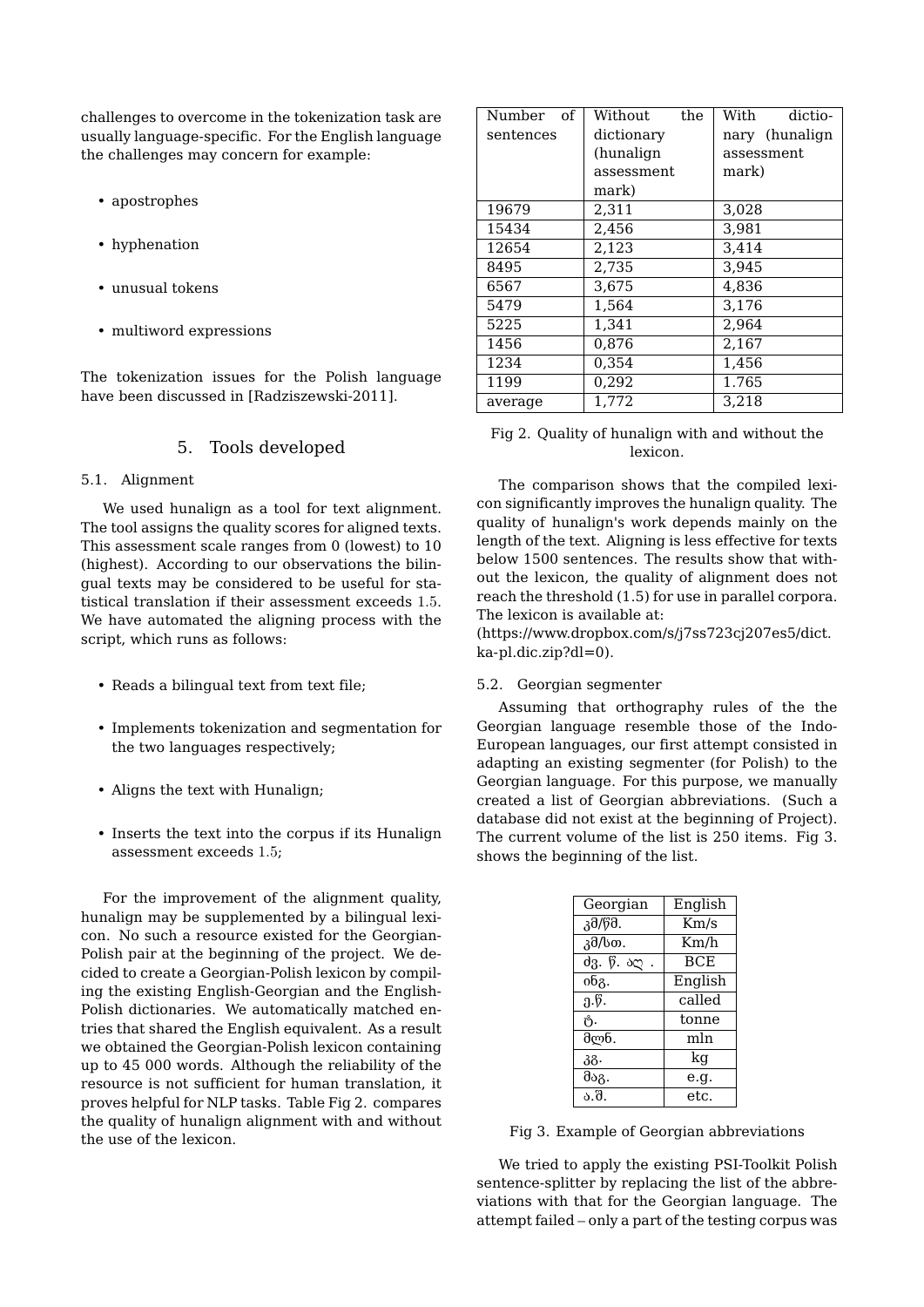segmented correctly. The lack of capital letters in the Georgian texts was responsible for not breaking the texts on sentence boundaries. On the other hand, the Georgian letters that are typed with the SHIFT key (Picture 1.) were responsible for incorrect breaks of texts before such characters. Nonexistence of capital letters also caused a problem in contracted writings of a name and a surname (a full stop after the first letter of a name, and a surname). Fortunately, no one-letter words exist in the Georgian language, therefore one-letter token before a full stop cannot mean the end of a sentence.

These peculiarities of the Georgian language persuaded us to create the Georgian segmenter. The tool consults two text files. The first file contains all punctuation marks which may end the sentence. The second file contains Georgian abbreviations and other figures, written as regular expressions, which can be interpreted by the program as the end of sentence.

The segmenter works as follows:

- 1. Place the whole text in one line;
- 2. Search for texts that match regular expressions (from shortest to longest).
- 3. Replace each fragment that matches a given regular expression with a unique identifier of the changed string.
- 4. Segment the text according to the list of punctuation marks;
- 5. Replace the identifiers with the corresponding string;

The method is simple and the segmenter is easy to adjust. The correction of splitting mechanism merely consists in a modification of a text file. The code of the segmenter is available at (https: //bitbucket.org/irakli8888/georgiansegmenter).

#### 5.3. Georgian tokenizer

Non-existence of capital letters causes similar problems to the tokenizer as to the segmenter. Therefore, we assumed the similar approach to the task of tokenization to that used for sentencesplitting. We decided to create the tool from scratch. The tokenizer consults two text files, analogous to those of the segmenter. The main file contains the list of abbreviations enriched by other regular expressions that may represent tokens of the Georgian language. Currently the file contains more than 100 non-abrreviation token representations. Fig 4. shows the beginning of that file.

- tel:[phone number]:  $_{0}^{8}$ ელ: ^\+?[0-9]{3}-?[0-9]{6,12}\$
- email:  $b[A-Z0-9.$ %+-]+@[A-Z0-9.-]+\.[A-Z]{2,4}\b
- period from 'x' to 'y' year  $(1999-2001 \ 66)$ :  $[0-9]{1,4}$ - $[0-9]{1,4}$   $\overline{6}$ .
- date dd.mm.yyyy:  $\d{2}.\d{2}.\d{4}$
- century before common era: ძვ\. წ\. აღ\. (XC|XL|L?X{0,3}) ს\.

Fig 4. Excerpt from the file representing Georgian tokens

The other file, containing punctuation marks, is also different from that prepared for the segmenter. Besides the marks denoting the end of a sentence, the list contains all punctuation symbols. The code of the tokenizer is available at (https://bitbucket. org/irakli8888/georgiantokenizer).

#### 6. Conclusions and future work

The paper reports on the research that aimed at the creation of the Georgian-Polish statistical MT system. The experiment revealed the need for the development of NLP tools for the Georgian language, such as tokenizer and sentence-splitter. Our attempts to obtain such tools by adapting existing tools to the Georgian language did not succeed due to several peculiarities of the Georgian language. We created the tools from scratch. The source code is open for use and further development. We have also created online tool with free access to it (http://geonlp.us.edu.pl/).

We believe that the result of our project will contribute to the progress in the natural language processing of Georgian, one of the less-resourced languages. In future we hope to improve our tools and, in co-operation with other centers that deal with the Georgian language develop new ones, such as:

- Tagger;
- Lemmatizer;
- Dictionary of flexible forms of the Georgian words;

We have high hopes that the resources compiled in the Kawac project [Daraselia-2014] might prove particularly helpful.

## 7. References

Koehn, P. Federico, M. Cowan, B. Zens, R. Dyer, C. Bojar, O. Constantin, A. Herbst, E. - (2007).: Moses: Open Source Toolkit for Statistical Machine Translation. Prague: ACL '07 Proceedings of the 45th Annual Meeting of the ACL on Interactive Poster and Demonstration Sessions, Pages 177-180;